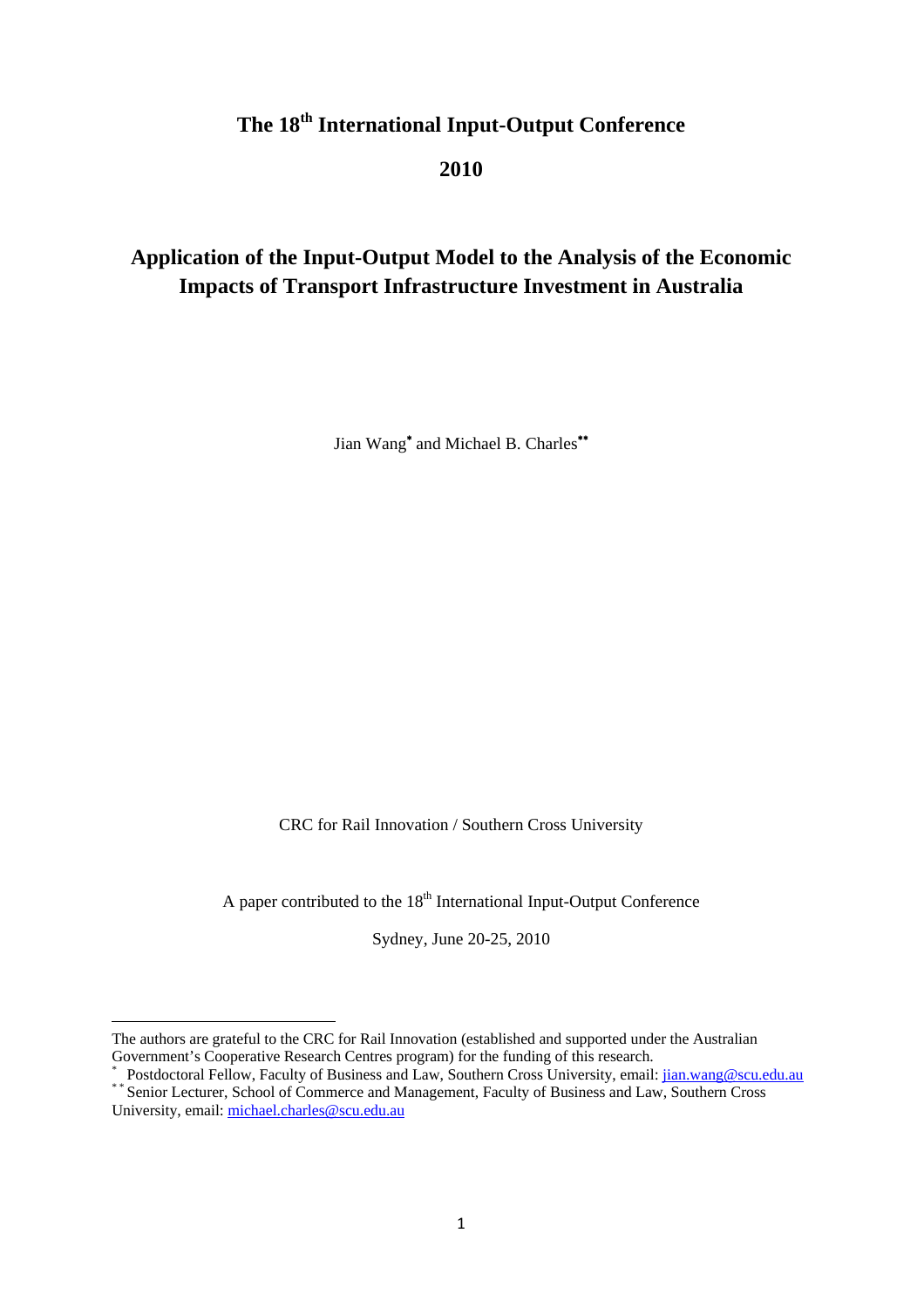## **Abstract**

As a result of the deterioration of economic conditions associated with the Global Financial Crisis and its immediate aftermath, public investment is firmly back on the policy agenda, especially as a means to revitalise Australia's increasingly inadequate land transport infrastructure. There has been much controversy, however, over whether such investments are efficient, or whether public funds would have been better spent on other projects. It is clear that, for the investment of public funds to have the greatest positive effects, government agencies need improved ways of assessing the economic benefits arising from transport projects. This is clearly necessary so as to ascertain whether these projects sufficiently justify their cost.

Many cost-benefit studies of individual transport projects concentrate on narrow measures of economic benefits. Another type of research, focusing on economic productivity, defines benefits more broadly but is also limited by functional aggregation constraints. This research attempts to bridge these two perspectives through a modified input-output model that describes how projectspecific analysis methodology can be unified with the overall macroeconomic effects of transport infrastructure spending. Scenario results show that a multi-sectoral input-output model can capture the sectoral difference nature of the economic impacts of different transport infrastructure and thus provide a reliable tool for more effective and strategic transport infrastructure planning.

**Keywords**: Transport Investment, Economic Impact, Input-Output Modelling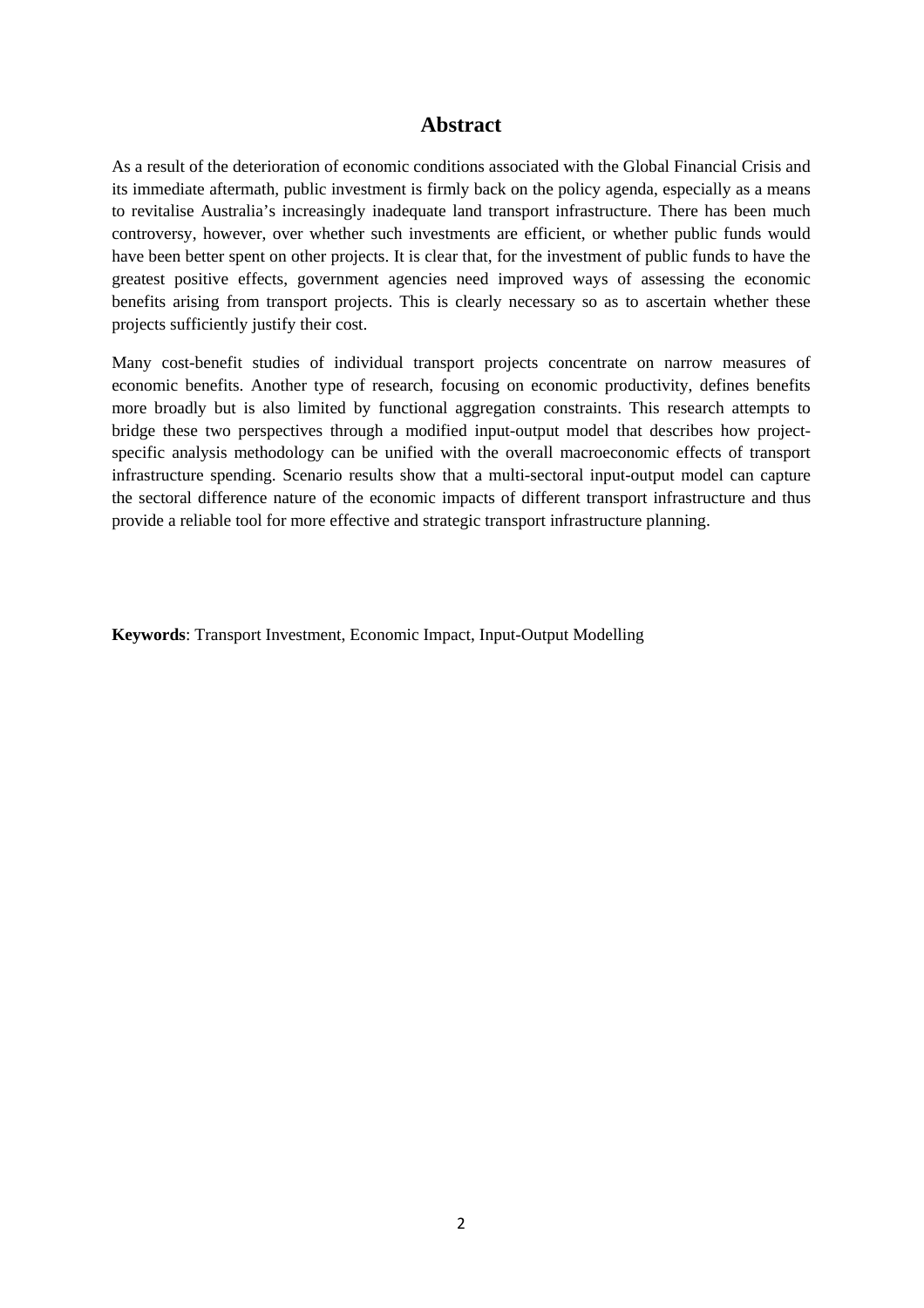#### **1. Introduction**

The Australian land transport system, which primarily consists of roads, mass-transit systems and rail, is becoming increasingly congested. Furthermore, passenger and freight traffic is expected to grow substantially in the future, thereby necessitating continued investment in land transport systems (BTRE, 2006). As a result of the deterioration of economic conditions associated with the Global Financial Crisis and its immediate aftermath, public investment in capital works is firmly back on the policy agenda, especially as a means of revitalising Australia's increasingly inadequate land transport infrastructure. That said, determining which project proposals should be funded out of the public purse is an inevitably controversial process, more so since these decision are usually highly politicised. This paper seeks to deal with these thorny issues by proposing a more informed way to determine the overall economic value of infrastructure projects pertaining to the transport sector.

The development of effective transport systems, or the improvement of existing ones, typically requires investment of millions or even billions of dollars in public money, even in cases where a proportion of the project's costs are absorbed by the private sector. This is especially problematic in view of decreasing public revenues vis-à-vis the amount of expenditure necessary to realize salient public values, particularly as a result from a general retreat in the Western world from 'big government', a move which has widely resulted in the sale of public assets (Koppenjan et al., 2008). There has been much discussion, however, over whether such infrastructure investments, when considered on a project-by-project basis, are efficient, or whether public funds would have been better spent on other projects, such as health, energy or water infrastructure, all of which are also regarded as realising important public values (de Bruijn and Dicke, 2006). Competition, moreover, often exists between various transport-related projects for the same pool of public funds, something which further muddies the waters and can result in strategic misrepresentation on the part of those advocating individual projects (Bruzelius et al., 2002; Flyvbjerg et al., 2003). It is clear that, for the investment of public funds to have the greatest positive effects, government agencies need to employ the most suitable ways to assess the economic benefits arising from transport projects. This is clearly necessary so as to ascertain whether these projects sufficiently justify their cost, or whether the funds would be better spent elsewhere, including on competing transport-related projects.

Current research on this topic could well be regarded as incomplete, especially since it tends to focus on partial economic effects in a given locality or national economic effects of aggregate spending. cost-benefit analysis (CBA) used for individual projects, the most widely used method of appraising the economic efficiency of a project proposal, largely concentrates on counting the direct impacts of a project, which are principally time and cost savings (Keegan et al., 2007). Such traditional appraisals provide relatively little insight into the broader role that transport infrastructure plays in aggregate economic growth and productivity (Banister and Berechamn, 2001). On the other hand, macro-level studies on the relationships between overall capital investment and rates of change in productivity at the state and federal levels also exist (Aschauer, 1989; Graham, 2005 and 2006). Despite this, it may be argued that these studies tell us little about the actual mechanisms through which these benefits arise.

On account of these factors, and because there is a need for investment in more sustainable transportrelated infrastructure (Kivits et al., forthcoming; Richardson, 1999), the need to explore and experiment with new methods that seek to assess economic impacts associated with transport projects in a more coherent analytical framework is becoming increasingly urgent. In Australia, cost-benefit analysis and environmental impact assessments are required for investments in infrastructure. However, the wider economic impacts have remained underexposed in ex-ante transport project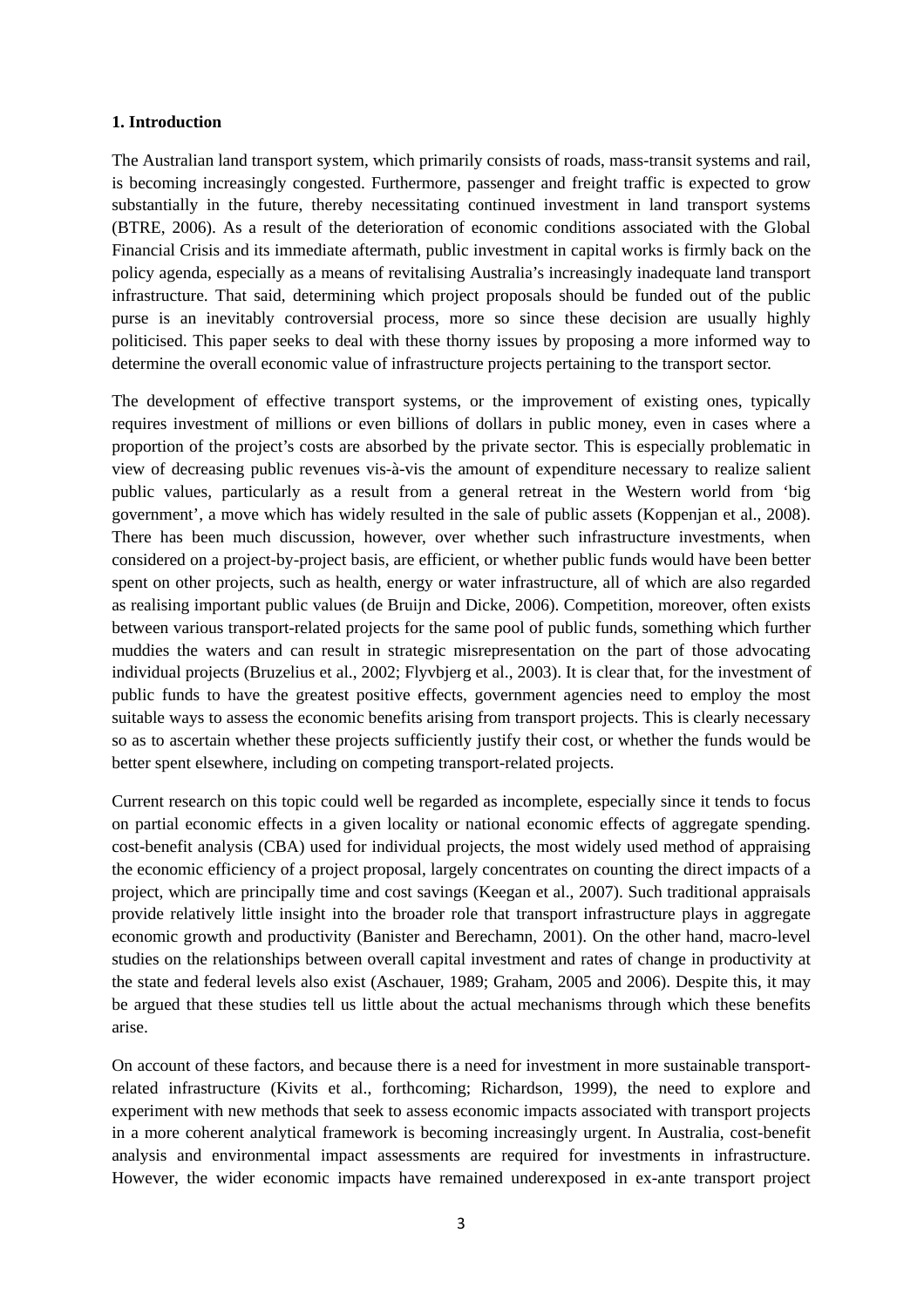appraisal. The major difficulty in including wider economic impacts in transport project appraisal is that they can take on many forms, some of which are particularly difficult to estimate with any precision (Keegan et al., 2007). In order to promote a move towards redressing this unsatisfactory state of affairs, this research attempts to bridge these two perspectives through a modified inputoutput model that describes how project-specific analysis methodology can be unified with the overall macroeconomic effects of transport infrastructure spending. The research as presented herein therefore has three broad and interrelated goals, which are as follows:

- To recap briefly the issues related to the assessment of economic impacts from transport infrastructure projects;
- To introduce a unified approach based on our review of existing literature; and
- To provide better guidance in regard to decision-making in the area of public funding for transport infrastructure projects.

This discussion first identifies the taxonomy of economic impacts and then critically assesses the current methods for both micro-level and aggregate-level analysis. A unified input-output approach is then used to illustrate how the analysis of impacts of specific transport projects can be measured more fully in a context consistent with overall productivity and other economic concepts.

#### **2. A Taxonomy of Economic Impacts**

The economic impacts of transport projects are so numerous and diverse that it is often difficult to make comprehensive benefit estimates. A good place to start is by organising the potential benefits into categories; that is, creating a taxonomy of benefits (Weisbrod, 1997). This research will therefore assign benefits to categories according to four dimensions arranged according to pairs, these being i) direct and ii) indirect effects, in addition to iii) short-run and iv) long-run effects. Table 1 below establishes a four-dimensional classification of transport project benefits. Short-run economic effects will occur during construction, directly and indirectly through demand effects, such as the demand of materials, labour, technical expertise and energy. Besides these effects, there will be direct and indirect short-run external effects, such as noise, environmental disturbances and reduction in amenity normally associated with construction activities (Nash, 1997).

Long-run direct economic effects include exploitation costs, in addition to transport costs and time benefits for people and freight accrued through the daily use of the infrastructure (Lakshmanan et al., 2001). Safety might also be improved considerably as a result of the project. These user benefits, in the main, are generally the prime reason for investing in infrastructure projects at any particular time (Boardman et al., 2006). There are also long-run indirect economic effects, such as the backward expenditure effects of the use of infrastructure, the reduction in transport cost for production and location decisions of people and firms, in addition to the subsequent effects on income and employment of population at large (Oosterhaven and Knaap, 2003). Not all of these effects, of course, are necessarily positive. Negative effects can result, for example, on account of the fact that the realisation of transport infrastructure projects has the potential to lead to greater net transport emissions, both of a greenhouse gas and a particulate nature. This can occur through the exploitation of the infrastructure (often associated with induced demand) and, admittedly to a much lesser degree, its maintenance (Richardson, 1999; Cervero and Hanson, 2002).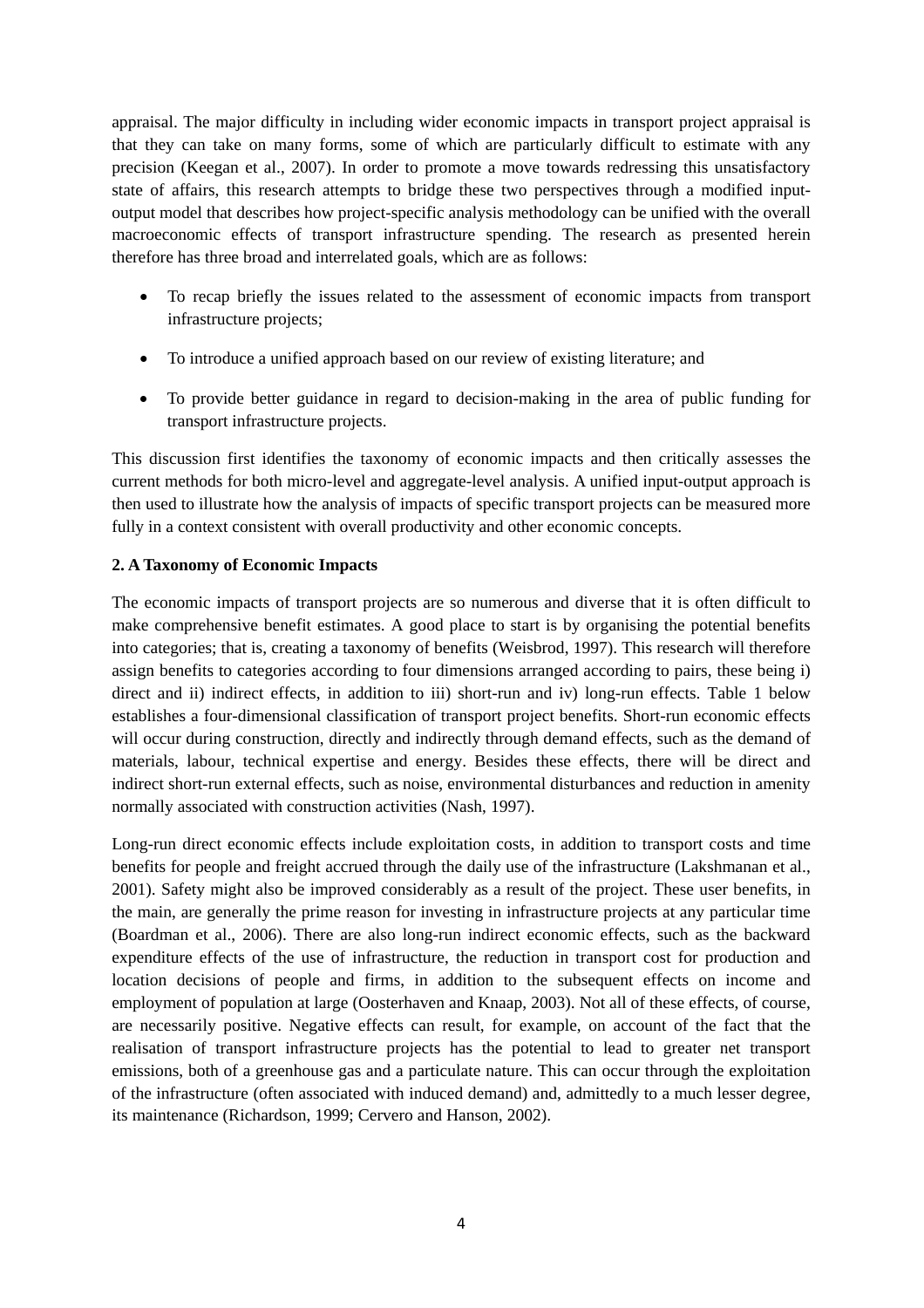|                 |                  | <b>Short-run</b>             | Long-run                               |
|-----------------|------------------|------------------------------|----------------------------------------|
| <b>Direct</b>   | via markets      | <b>Construction effects</b>  | Exploitatation and time-saving effects |
|                 | external effects | Environmental effects        | Environmental, safety, etc., effects   |
| <b>Indirect</b> | via demand       | Backward expenditure effects | Backward expenditure effects           |
|                 | external effects | Indirect emissions           | Productivity and location effects      |
|                 |                  |                              | Indirect emissions, etc.               |

**Table 1: Types of Effects of Transportation Infrastructure Investments** 

Source: Adapted from Oosterhaven and Knaap 2003.

### **3. Literature Review on the Economic Impacts of Infrastructure**

There is a large amount of literature on the economic impacts of infrastructure (e.g., Rietveld and Bruinsma 1998; Bhatta and Drennan, 2003; and Weisbrod and Reno, 2009), in addition to a wide array of methods used to estimate these impacts (Vickerman, 2000; Lakshmanan et al., 2001). The approaches most widely used can be identified as:

- Macroeconomic models:
- Microeconomic models; and
- Models of general equilibrium effects.

Below we will briefly review these three approaches.

## *3.1. Macroeconomic models*

Many studies have tried to establish linkages between transport infrastructure investment and economic growth or GDP, with some indicating very substantial rates of return (e.g., Aschauer, 1989, Munnel, 1990). The most common approach is the *quasi production function* approach. This approach views infrastructure as a direct injection to the economy and estimates the contribution that infrastructure capital makes to private production (Sturm, 1998).

#### **Figure 1: Infrastructure and Economic Growth**



Source: Lakshmanan and Anderson, 2002.

Since the pioneering work by Koichi Mera (1973) in Japan, there has emerged a significant body of empirical work in the field. The classic work on the transport-economy linkages was undertaken in the United States by Aschauer (1989). He used an aggregate Cobb-Douglas production function and identified positive effects of transport investments on the economic growth experience in the 1949- 1985 period. More recently, this macroeconomic analysis has been used in the United Kingdom to determine elasticities of productivity with respect to measures of agglomeration (Grahma, 2005 and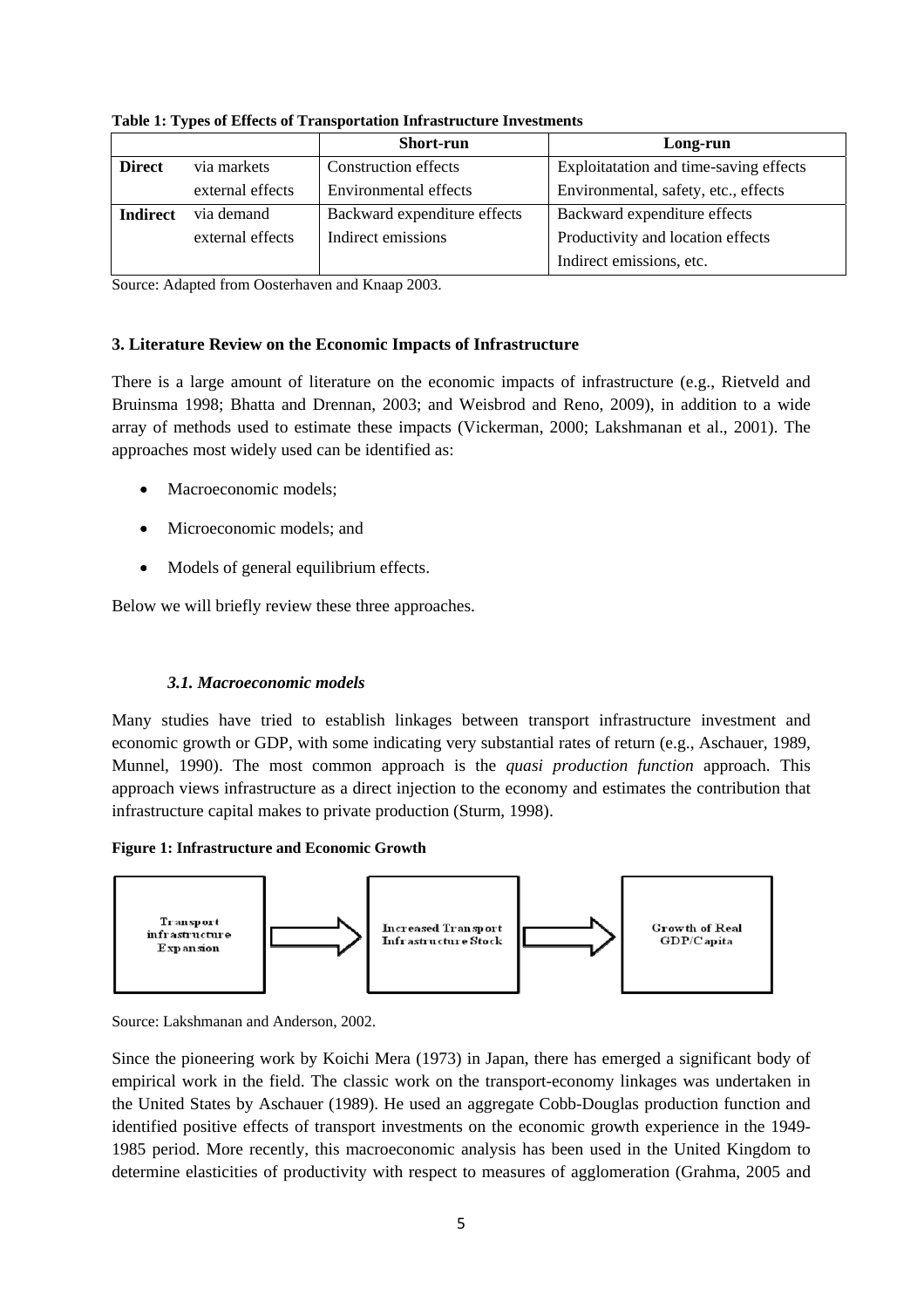2006). Despite a broad agreement among the studies conducted in the United States and abroad with regard to the positive contribution of transport infrastructure to the overall economy, substantial debate has ensued regarding the magnitude of this contribution (DFT, 2005 and Banister, 2007).

A major deficiency of the macroeconomic studies, however, is that it tells us relatively little about the actual mechanisms through which these economic benefits arise. Policy formation must address not only the question of whether to invest in infrastructure, but also the question of which among an array of potential projects will yield the greatest economic return (Lakshamanan and Anderson, 2002). It is necessary to attribute economic benefits identified by the macroeconomic studies to specific mechanisms that may vary across projects and industries due to contextual factors. Nevertheless, macroeconomic approach still has significant potential, especially as a means to indicate the value of public spending on transport infrastructure (capital stock), and as a tool for identifying the optimum level of public spending on infrastructure.

#### *3.2. Microeconomic models*

In contrast to the macroeconomic approach, the microeconomic perspective tries to identify the link between specific infrastructure improvements and the productivity of specific production units. The conventional tool of the microeconomic perspective remains cost-benefit analysis, which is now widely used in the evaluation of major transport investment projects to ensure that they represent an efficient use of society's resources (Nash, 1993; Keegan et al., 2007). Most cost-benefit analysis evaluations, in the context of assessing the potential performance of transport infrastructure projects, concentrate on a limited range of benefits of transport interventions and generated traffic, i.e., lower vehicle operating costs, time saved by passengers and freight, and improved safety. It is assumed that these benefits induce more trips and thereby lead to economic growth (Lakshmanan and Anderson, 2002).

Cost-benefit analysis provides a useful framework to analyse these effects in a policy oriented context concerning investment decisions and pricing. That said, the method has some detractors (Vickerman, 2007). Indeed, the main criticism of an exclusive dependence on cost-benefit analysis is that economic impact is a broader measure of benefits. This is because economic impact should recognise not only economic growth benefits associated with direct cost savings and income generation benefits for transportation systems users, but also economic growth associated with expanding accessibility to markets(Cohen, 2007; Sue Wing et al, 2007). This issue is further complicated by the fact that costbenefit analysis relies on assumptions of perfect competition, and may therefore undercount benefits in the face of imperfect competition (Venables and Gasiorek, 1999).

The existence of imperfect competition is especially the case for the transport sector, where service providers using the infrastructure (including the operators of the infrastructure itself) operate under different types of regulatory and access regimes depending on the sector. For example, in the case of intermodal freight in Australia, little in the way of regulatory commonality exists between road and rail, although both road and rail freight operators generally serve a common market (von der Heidt et al., 2009). Furthermore, access pricing differs markedly between road and rail, especially given that road freight has been argued to be subsidised, in effect, by other road users given that it results in greater maintenance costs and negative externalities compared to private vehicular transport using the same infrastructure (Laird, 1988).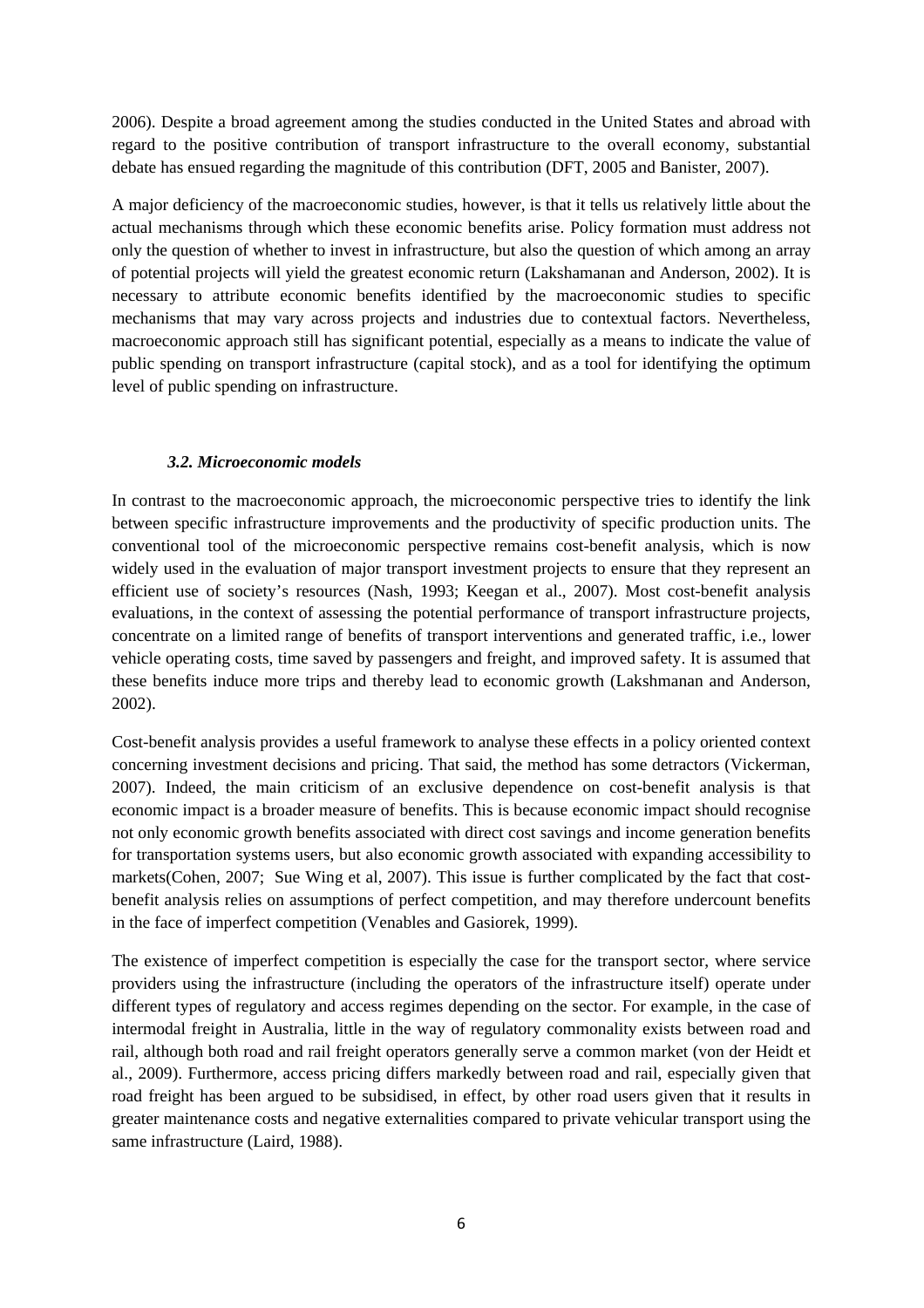#### *3.3. General Equilibrium Approach*

By focusing on the effects on individual firms, proponents of cost-benefit analysis have taken a partial equilibrium view. This discussion now shifts to the question of how the effects on individual firms redound through the entire economy, i.e., the general equilibrium view (Sue Wing et al, 2007). Some of the impacts of the transport system play themselves out over a long period of time and, as a result, can result in fundamental changes in the economic structure of the region in question. These impacts involve complex patterns of interaction between economic variables.

#### *3.3.1. Computable General Equilibrium Approach*

The Computable General Equilibrium (CGE) approach evaluates the physical and economic impacts of proposed expenditure plans in the near future by considering the direct impacts (transport user cost savings), in addition to the indirect benefits in other sectors of the economy. This is done by measuring the increased demand for goods and services used in other economic sectors (Broker, 1998; Venables and Gasiorek, 1999; Oosterhaven and Knapp, 2003). Despite this, CGE models are still experimental and their results, as a consequence, still need to be independently verified. In particular, significant variation in estimates can be produced using the same CGE model (OESR, 2002). This is because the flexibility of this model allows the analyst to incorporate his or her own professional judgment in determining the appropriate economic environment and initial project specification. Another disadvantage of CGE modeling is that substantial time and resources are required to develop a new model for analysis (Lakshmanan and Anderson, 2002). As a result, it may need improvement in the longer term if it is to be used in prioritising investment in infrastructure.

#### *3.3.2. Input-Output Approach*

To solve the problems of macroeconomic approach, cost-benefit analysis and CGE modelling, a structural equation approach within a concise and simple analytical framework is needed. The conceptual basis of this approach is an input-output model. Since the discussion above shows a broad variety of interactions taking place within sectors and between sectors, the impacts must be examined in a simplified general equilibrium fashion that is able to deal with linkages between sectors and within sectors. The main attraction of the input-output model is that it provides a very detailed picture of the structure of the economy at a particular point of time. It can therefore be used as a basis for the detailed analysis of inter-sectoral interrelationships within the economy (ABS, 2000). Moreover, input-output models can be made operational and accessible at lower cost in comparison with the more complicated CGE models.

Rose (1995) identifies several distinguishing features of input-output analysis. These are as follows:

- It is the simplest model for looking at economic activity in a production life-cycle context and is empirically verifiable.
- It is firmly grounded in the technological measurable relationships of production and bridges the gap between economists, managers and engineers.
- The sectoral layout facilitates data collection and data organisation.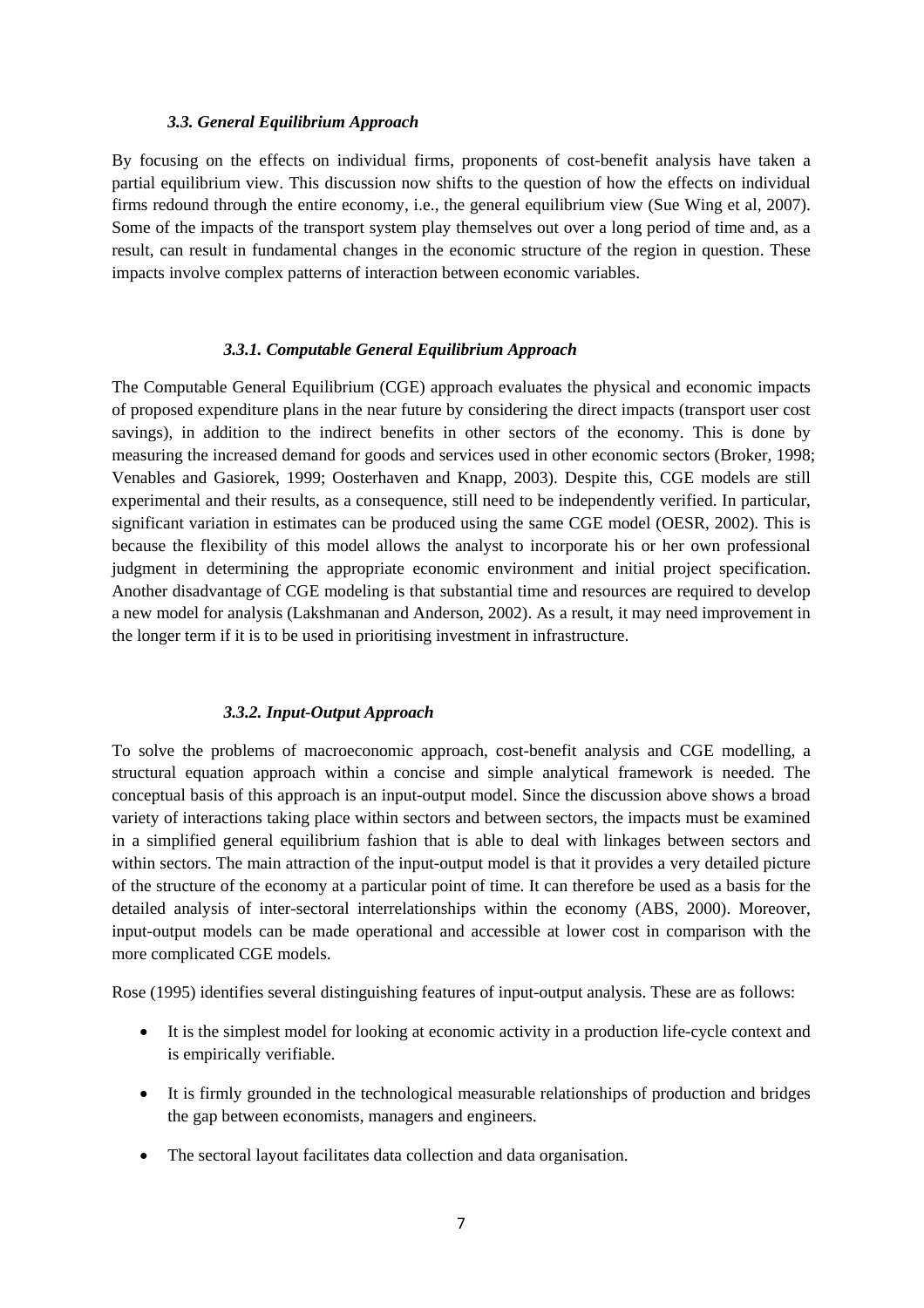- Input-output tables, in addition to Leontief multipliers, greatly facilitate the analysis of the impact of private-sector decisions and public-sector policies.
- The basic formulation of input-output tables is politically and ideologically neutral.

On account of its comprehensive but easy-to-understand description of complex economic systems, input-output analysis has been one of the major statistical tools for most economically important countries in the world over many years (Foran et al., 2005).

## **4. Australian Context for Transport Investment**

In Australia, cost-benefit analysis is predominant in the transport-planning process (Dobes, 2008). Some examples are the relevant guidelines provided by the Australian Transport Council (ATC) 2006 National Guidelines for Transport System Management in Australia, jurisdiction-based guidelines<sup>1</sup>, and other mode-specific guidelines, e.g., Austroads. These guidelines assess the potential change in economic welfare by considering the following parameters:

- Capital, operating and maintenance costs;
- Travel time savings, reductions in operating and accident costs; and
- External costs (such as air pollution, noise and greenhouse gases).

Infrastructure project evaluation requires policy-makers to consider the full range of potential impacts. With the exception of the direct cost and time savings captured in conventional CBA, our ability to measure any of the main categories of benefits described above remains poor (Gary, 2009). The head of Infrastructure Australia's<sup>2</sup> secretariat recently commented in the following terms about many of the infrastructure proposals submitted to that body: "the linkage to goals and problems is weak, the evidence is weak, and the quantification of costs and benefits is generally weak" (Infrastructure Australia, 2008). Infrastructure Australia has stressed that any project that it recommends for public funding must satisfy rigorous cost-benefit tests. Anthony Albanese, the current federal Minister for Infrastructure, Transport, Regional Development and Local Government has also affirmed that rigorous cost-benefit test includes quantification of the more 'subjective' social or environmental impacts, or, where this proves impossible, that there needs to be an explicit treatment of the nature of those impacts and the values imputed to them (Albanese, 2008).

Rubbery computations of this kind seem to be endemic to railway investments proposals, which have been seen to be optimistic on both the demand forecasts and the levels of costs (Infrastructure Australia, 2008). It is disquieting to observe, therefore, that rail projects feature heavily among the initial listing by Infrastructure Australia of projects warranting further assessment. In fact, the total amount of funding requested from the Commonwealth was well over \$100 billion. Among these project proposals is a light rail system for the ACT and an even more ambitious high-speed rail (HSR) service linking Canberra with Sydney and Melbourne (Gary, 2009).

 <sup>1</sup> Jurisdiction-based guidelines include the Queensland Treasury 2006 Cost-Benefit Analysis Guidelines, Victorian Department of Transport (DOT) 2007 Guidelines for Cost-Benefit Analysis, the NSW Treasury 2007, NSW Government Guidelines for Economic Appraisal.

<sup>&</sup>lt;sup>2</sup> The role of Infrastructure Australia is to provide advice to the Minister, Commonwealth, State, Territory and local governments, investors in infrastructure, and owners of infrastructure on matters relating to infrastructure.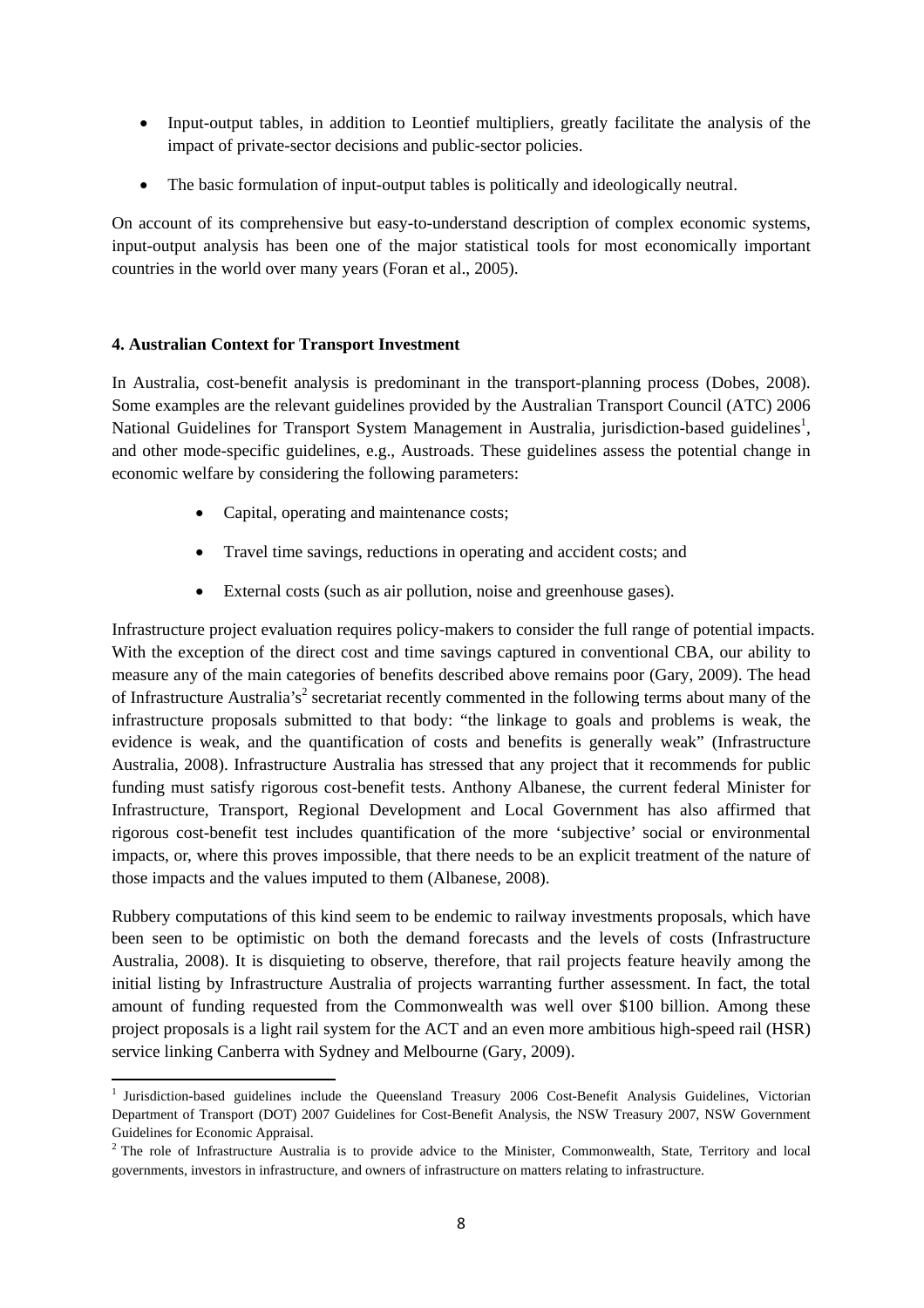As a result of the prevalence of ambitious transport-related project proposals that could be subjected to what might well be described as optimistic revenue forecasts and conservative infrastructure provision costs (Flyvbjerg et al., 2003), there is a clear necessity to investigate this issue further. Such an investigation has the potential to allow a better estimation of the broader range of benefits accruing from transport-related projects and will help to ensure a more robust justification for approving such projects. This is particularly necessary in cases where it is clear that there is a high degree of risk attached to the realisation and operation of such projects. The key, it follows, is to be able to assess the economic benefits of infrastructure projects within a simplified coherent framework with greater accuracy, even if everything cannot be reduced to a single number, and even if some elements cannot be quantified.

#### **5. Input-Output Models**

This section of the paper applies input-output techniques so as to provide an appropriate framework for the economic impact analysis of different transport investment. Economic impact analysis using input-output techniques involves estimating the change in output (industry sales) and price in response to an actual or potential source of economic change in the economy. There are two methods of impact analysis, namely output estimation (changes in final demand of a particular industry) and price analysis (changes in values added or unit price of output of a particular industry). This study will focus on long-run economic impacts resulting from the development of new transport systems or the improvement of existing ones and examine them in detail by using two different measures, these being:

- Economic activity incremental output (sales) generated by different transport modes.
- Price impacts of reductions in transportation costs by different transport modes.

#### 5.1. Data Source

The base table used for this analysis was the Australian Input-Output Table (indirect allocation of imports, basic prices, 109 industries), which was constructed by Australian Bureau of Statistics (ABS) for the 2004-2005 financial year. We aggregated the original Australian Input-Output Table into 30 industries in this analysis. As a result of the great amount of time and effort required with respect to gathering the data needed to build the table, the Input-Output Table for 2007-08 will not be available until 2012. Therefore, it is necessary to assume that the production structure of each industry has not changed significantly since 2004-05. This paper uses two hypothetical scenarios to demonstrate the economic implications of a \$1 million change in final demand, together with a 10% reduction in transportation costs by different modes, resulting from new transport investment.

#### *5.2. Output Estimation (Expansion of Existing Industries)*

One approach to the economic impact analysis is an output estimation of incremental sales generated by the backward expenditure effects of the use of transport infrastructure (West and Jackson, 2005). This procedure involves replacing the final demand of the required sector by the actual monetary values. In this hypothetical scenario, the existing transport industry in the region was assumed to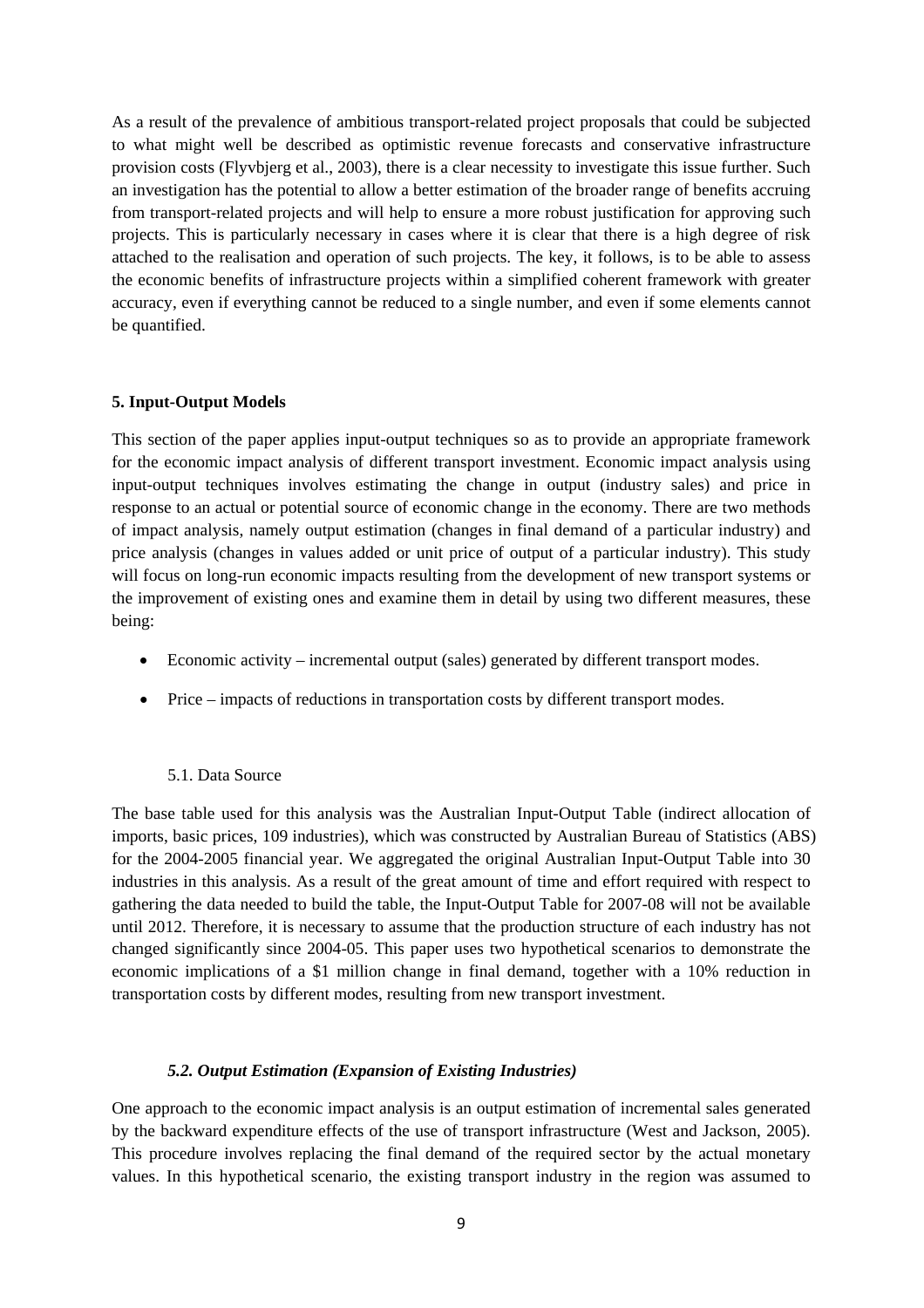increase its output in order to meet additional transport services to final demand resulting from the new transport systems or improvement of existing ones. In our hypothetical scenario, new transport investment is assumed to result in a \$1 million increase in final demand for different transport modes during the operational periods of the project.

Even though the initial demand impact is the same, there is considerate variation in the economic impacts between different transport modes. The degree to which a sector maintains backward expenditure effects provides an understanding of the capacity of the sector to stimulate economic activity across the broader economy. This is clearly important with respect to valuing properly the overall benefits of any planned investment in transport infrastructure projects. As shown in Table 2, the initial \$1 million increase in final demand sales by the road, rail, water and air sectors results in a total increase in output in the economy of \$2.898m, \$2.957m, \$2.939m and \$2.547m respectively per annum.

Table 2 also breaks down the total impacts separately by industry sectors. Sectors in Australia benefitting the most from the backward expenditure effects of the road transport industry are finance, insurance and business services, trade services, and the communication services sectors. It is also estimated that the finance, insurance and business services, trade services, and construction sectors will experience the largest effects of the backward expenditure effects of the rail industry. In similar fashion, the finance, insurance and business services, trade services, transport NEC and petrochemicals sectors benefit most from the backward expenditure effects of the water and air transport sectors.

|                                             | Road<br>transport | Rail<br>transport | Water<br>transport | Air<br>transport |
|---------------------------------------------|-------------------|-------------------|--------------------|------------------|
| <b>Animals</b>                              | 0.013             | 0.014             | 0.011              | 0.011            |
| <b>Crops</b>                                | 0.016             | 0.017             | 0.014              | 0.013            |
| <b>Forestry and fishing</b>                 | 0.004             | 0.006             | 0.004              | 0.003            |
| Coal, oil and gas                           | 0.028             | 0.020             | 0.021              | 0.037            |
| <b>Mining NEC</b>                           | 0.006             | 0.011             | 0.008              | 0.005            |
| Food, drinks and tobacco                    | 0.066             | 0.068             | 0.058              | 0.053            |
| <b>Textiles, clothing and footwear</b>      | 0.008             | 0.009             | 0.007              | 0.006            |
| <b>Wood products</b>                        | 0.006             | 0.008             | 0.008              | 0.004            |
| paper and publishing                        | 0.035             | 0.040             | 0.034              | 0.027            |
| <b>Petrochemicals</b>                       | 0.076             | 0.033             | 0.048              | 0.116            |
| <b>Other chemical products</b>              | 0.034             | 0.036             | 0.030              | 0.032            |
| Non-metallic mineral products               | 0.007             | 0.013             | 0.007              | 0.005            |
| <b>Metals and metal products</b>            | 0.027             | 0.101             | 0.039              | 0.020            |
| Railway equipment                           | 0.001             | 0.099             | 0.001              | 0.001            |
| Other machinery and equipment               | 0.066             | 0.052             | 0.140              | 0.100            |
| <b>Manufacturing NEC</b>                    | 0.010             | 0.014             | 0.010              | 0.008            |
| <b>Electricity</b>                          | 0.032             | 0.058             | 0.041              | 0.024            |
| <b>Gas and water</b>                        | 0.021             | 0.018             | 0.019              | 0.012            |
| <b>Construction</b>                         | 0.037             | 0.113             | 0.038              | 0.028            |
| <b>Trade services</b>                       | 0.361             | 0.258             | 0.271              | 0.232            |
| <b>Accommodation, cafes and restaurants</b> | 0.065             | 0.061             | 0.057              | 0.048            |

#### **Table 2: Impacts of a \$1m Increase in Final Output by Transport Modes**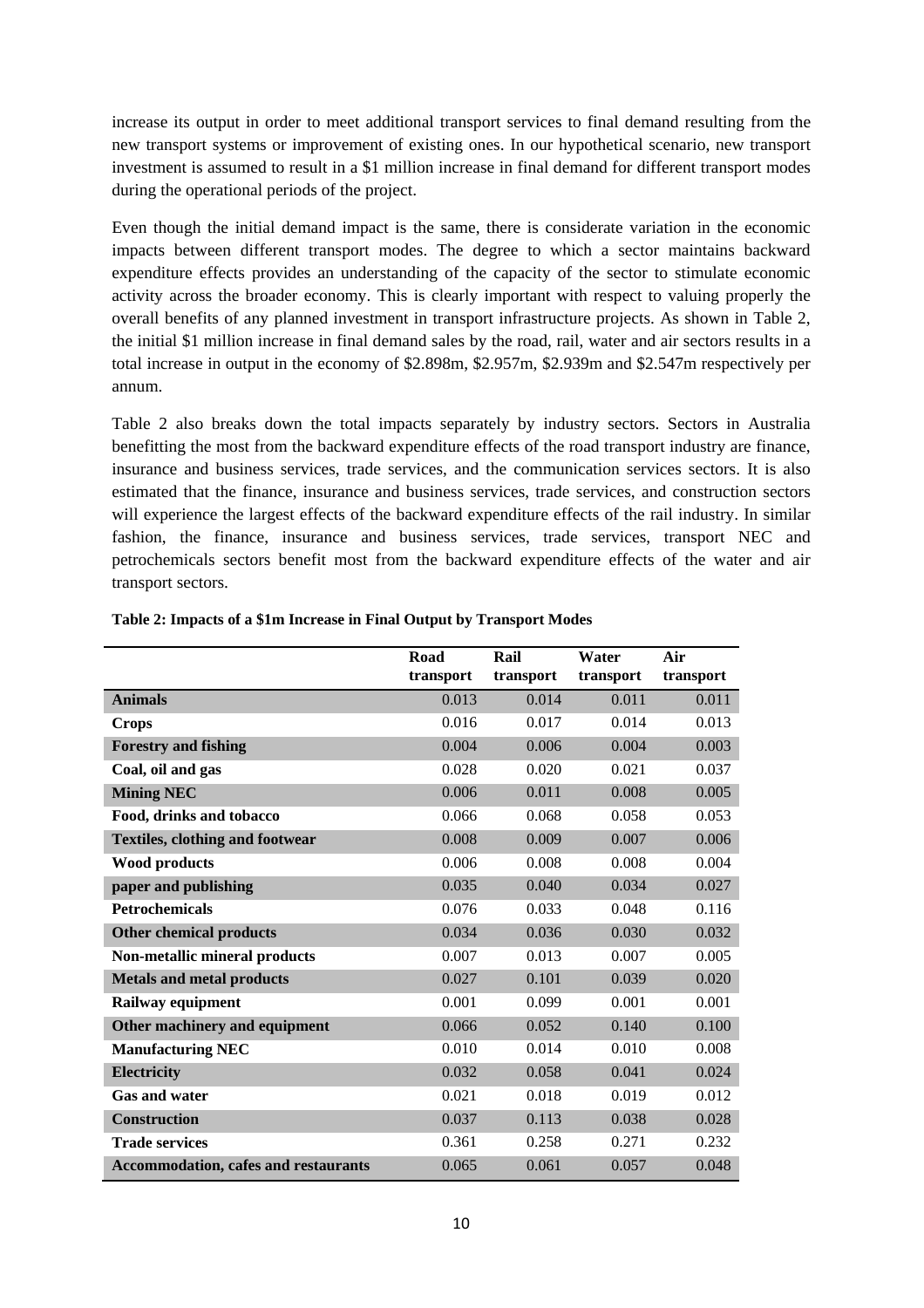| Road transport                           | 1.076 | 0.038 | 0.031 | 0.035 |
|------------------------------------------|-------|-------|-------|-------|
| <b>Rail transport</b>                    | 0.008 | 1.010 | 0.008 | 0.008 |
| Water transport                          | 0.003 | 0.002 | 1.028 | 0.003 |
| Air transport                            | 0.005 | 0.004 | 0.005 | 1.028 |
| <b>Transport NEC</b>                     | 0.043 | 0.034 | 0.258 | 0.100 |
| <b>Communication services</b>            | 0.085 | 0.058 | 0.062 | 0.046 |
| Finance, insurance and business services | 0.610 | 0.625 | 0.551 | 0.440 |
| <b>Government services</b>               | 0.084 | 0.072 | 0.065 | 0.053 |
| <b>Services NEC</b>                      | 0.065 | 0.065 | 0.063 | 0.050 |
| <b>Total</b>                             | 2.898 | 2.957 | 2.939 | 2.547 |

Source: Authors' calculation based on 2004-05 Australian Input-Output Table.

#### *5.3. Price Analysis*

As is generally known, the cost of transport as a percentage of total business costs varies from industry to industry (Fang et al., 1998). The actual pattern of business benefit (reduced travel costs) associated with transport projects could be very different. In this section, the impacts on unit prices in other sectors caused by changes in reductions of transport costs will be discussed. In our hypothetical scenario, new transport projects are assumed to result in a constant 10% reduction in transport costs by different transport modes during the operational periods of the project. The results are summarised in table 3 below.

#### **Table 3: Impacts of a 10% Reduction in Transport Costs by Modes**

|                                             | Road       | Rail       | Water      | Air       |
|---------------------------------------------|------------|------------|------------|-----------|
|                                             | transport  | transport  | transport  | transport |
| <b>Animals</b>                              | $-0.36%$   | $-0.04%$   | $-0.01%$   | $-0.08%$  |
| <b>Crops</b>                                | $-0.30%$   | $-0.04%$   | $-0.01%$   | $-0.06%$  |
| <b>Forestry and fishing</b>                 | $-0.28%$   | $-0.04%$   | $-0.04%$   | $-0.07%$  |
| Coal, oil and gas                           | $-0.08%$   | $-0.26%$   | $-0.02\%$  | $-0.04%$  |
| <b>Mining NEC</b>                           | $-0.14%$   | $-0.07%$   | $-0.08%$   | $-0.12%$  |
| Food, drinks and tobacco                    | $-0.57%$   | $-0.07\%$  | $-0.02\%$  | $-0.11%$  |
| <b>Textiles, clothing and footwear</b>      | $-0.14%$   | $-0.05%$   | $-0.01%$   | $-0.08%$  |
| <b>Wood products</b>                        | $-0.51%$   | $-0.04%$   | $-0.02%$   | $-0.09%$  |
| <b>Paper and publishing</b>                 | $-0.19%$   | $-0.04%$   | $-0.02\%$  | $-0.15%$  |
| <b>Petrochemicals</b>                       | $-0.10%$   | $-0.19%$   | $-0.15%$   | $-0.05%$  |
| <b>Other chemical products</b>              | $-0.21%$   | $-0.07%$   | $-0.02%$   | $-0.10%$  |
| Non-metallic mineral products               | $-0.63%$   | $-0.19%$   | $-0.04%$   | $-0.09%$  |
| <b>Metals and metal products</b>            | $-0.28%$   | $-0.17%$   | $-0.06%$   | $-0.10%$  |
| Railway equipment                           | $-0.21%$   | $-0.06%$   | $-0.02%$   | $-0.08%$  |
| Other machinery and equipment               | $-0.11%$   | $-0.03%$   | $-0.01%$   | $-0.07%$  |
| <b>Manufacturing NEC</b>                    | $-0.35%$   | $-0.05%$   | $-0.02\%$  | $-0.10%$  |
| <b>Electricity</b>                          | $-0.14%$   | $-0.34%$   | $-0.03%$   | $-0.11%$  |
| <b>Gas and water</b>                        | $-0.11%$   | $-0.04%$   | $-0.01%$   | $-0.14%$  |
| <b>Construction</b>                         | $-0.29%$   | $-0.06%$   | $-0.02%$   | $-0.10%$  |
| <b>Trade services</b>                       | $-0.18%$   | $-0.04%$   | $-0.02%$   | $-0.21%$  |
| <b>Accommodation, cafes and restaurants</b> | $-0.26%$   | $-0.04%$   | $-0.01\%$  | $-0.10%$  |
| Road transport                              | $-10.00\%$ | $-0.05%$   | $-0.03%$   | $-0.10%$  |
| Rail transport                              | $-0.18%$   | $-10.00\%$ | $-0.02\%$  | $-0.07%$  |
| <b>Water transport</b>                      | $-0.15%$   | $-0.04%$   | $-10.00\%$ | $-0.13%$  |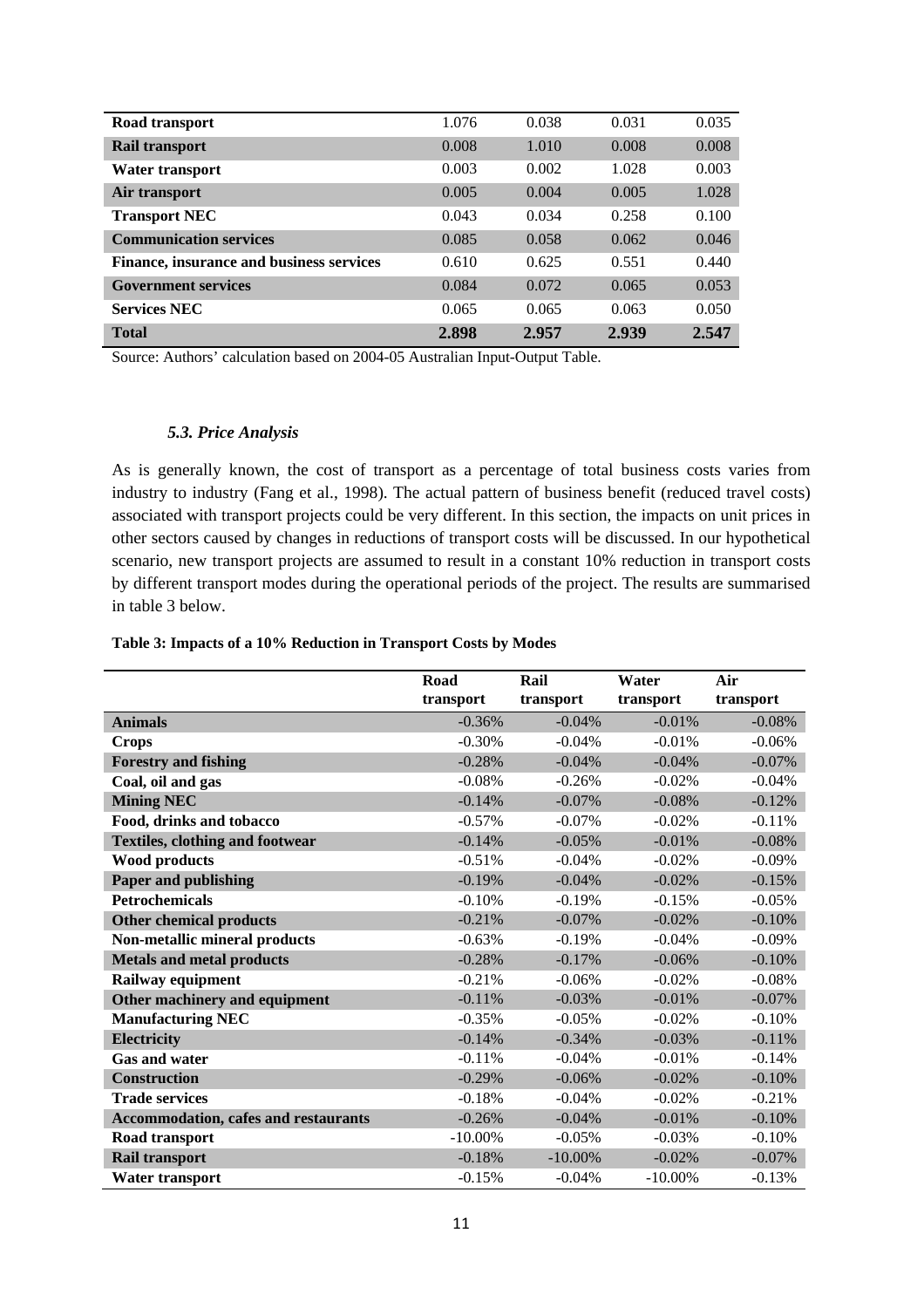| Air transport                            | $-0.13%$  | $-0.04\%$ | $-0.02\%$ | $-10.00\%$ |
|------------------------------------------|-----------|-----------|-----------|------------|
| <b>Transport NEC</b>                     | $-0.19%$  | $-0.05\%$ | $-0.01\%$ | $-0.16%$   |
| <b>Communication services</b>            | $-0.18%$  | $-0.06\%$ | $-0.03\%$ | $-0.18%$   |
| Finance, insurance and business services | $-0.06\%$ | $-0.03\%$ | $-0.01\%$ | $-0.15%$   |
| <b>Government services</b>               | $-0.12\%$ | $-0.02\%$ | $-0.01\%$ | $-0.16%$   |
| <b>Services NEC</b>                      | $-0.18%$  | $-0.03\%$ | $-0.02\%$ | $-0.17\%$  |

Source: Authors' calculation based on 2004-05 Australian Input-Output Table.

Table 3 indicates that price changes in other industries as a result of a 10% reduction in the road transport cost range from 0.63% to 0.06%. Sectors with the highest price effects are non-metallic mineral products, food, drinks and tobacco, and wood products. For a 10% reduction in the rail transport costs, it is estimated that price changes in other industries are ranged from 0.34% to 0.02%. It is clear that the electricity, coal, oil and gas, and non-metallic mineral products sectors are most affected by transport improvements.

Price changes in other industries as a result of a 10% reduction in the water transport industry are ranged from 0.15% to 0.01%. Industries benefitting the most from the reduction in transport costs are petrochemicals, mining NEC and the metals and metal products sectors. The impact of a 10% reduction in air transport costs are also felt in other sectors of the economy, ranging from 0.21% to 0.04%. The sectors with the highest price effects are trade services, communication services and services NEC.

In this hypothetical example, the effects of transport cost reductions are felt far beyond the various transport sectors. By comparing table 2 with table 3, it is evident that the ultimate effects of transport projects of price changes on other sectors may not necessarily reflect the same pattern of final demand changes on business output. In view of these results, it becomes important to understand the competitive context of industries affected by transport projects. Estimation of economic impacts that simple equates cost reductions impacts with business output impacts, may be subject to substantial error.

#### *5.4. Limitations of the Study*

There are a number of important assumptions in the input-output model that should be considered when interpreting the analytical results. These can be summarised as follows (Dixon et al, 1992; ABS, 2000).

- Industries in the model have a linear production function, which implies constant returns to scale and fixed input proportions.
- The firms within a sector are homogeneous, which implies they produce a fixed set of products that are not produced by other sectors and that the input structure of the firms are the same.
- The model is a static model that does not take account of the dynamic processes involved in the adjustment to an external change.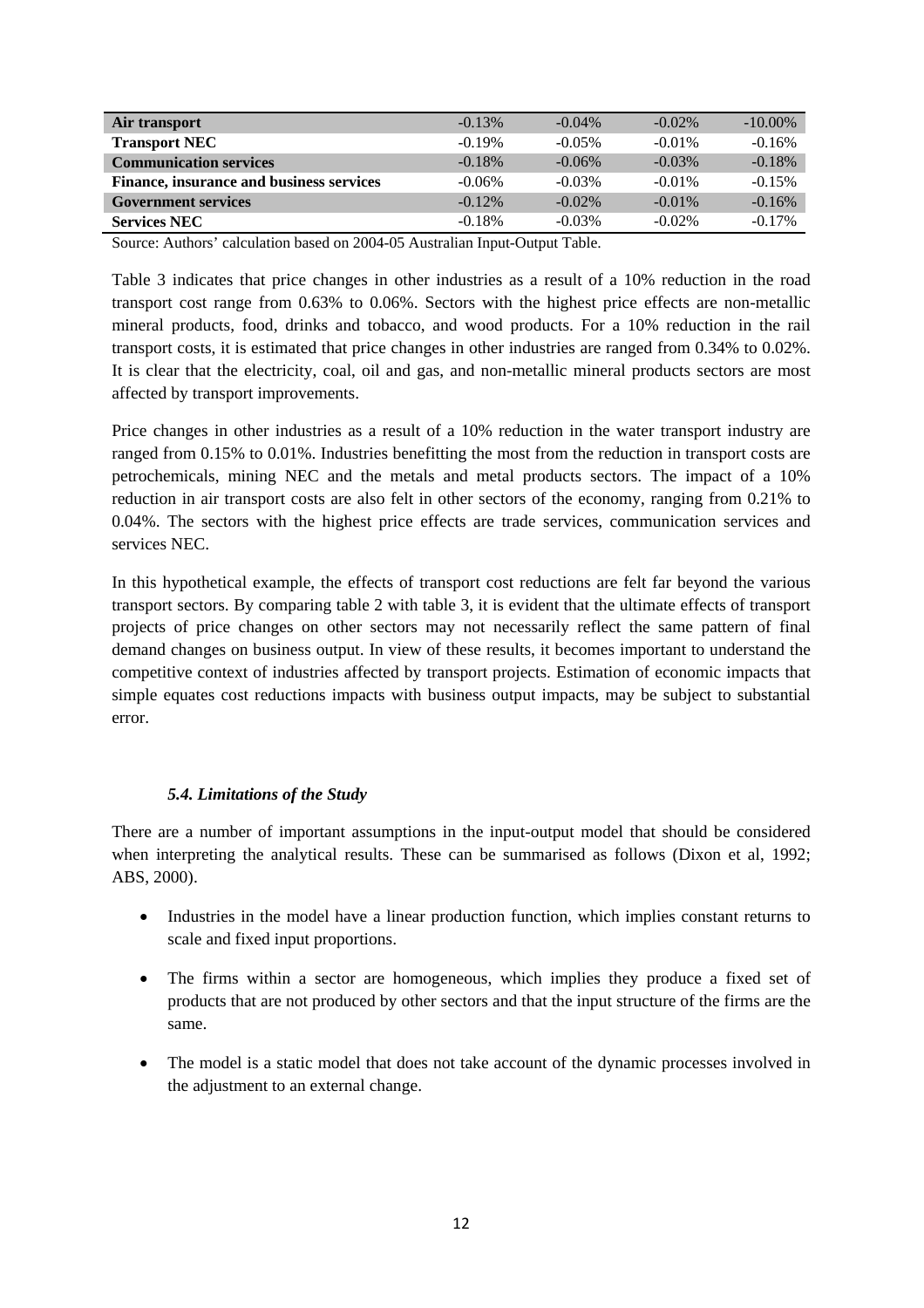#### **6. Summary**

The economic impacts of transport systems are pervasive and complex. As a result, it is important for local, state, and federal decision-makers to identify the appropriate level of spending for transport infrastructure and fund the most appropriate projects in order to maximise broader social benefits. As this paper has argued, macroeconomic studies tell us relatively little about the actual mechanisms through which the economic benefits associated with transport projects arise. Although conventional CBA is clearly a useful tool, its scope is arguably limited. Moreover, conventional CBA used to value transportation user benefits and economic benefits for specific transport projects, based on simple calculations of savings in travel time and vehicle operating expenses, can understate total project impacts as a result of missing other important aspects of productivity enhancement.

The challenge for transport infrastructure assessment and planning, however, is to adequately reflect the magnitude of business cost savings and productivity increases when estimating the benefits of new transport projects. Such benefits can be much more than just simple times savings resulting from the faster trips, as is generally estimated from conventional cost-benefit analysis. This research focuses on a unified price and monetary input-output model and investigates the ways in which the application of this model can be extended so as to explore the effects of investment in transport infrastructure projects in a policy analysis context. In particular, the results presented herein show that a multi-sectoral input-output model can capture the sectorally different nature of the primary impacts of transport infrastructure. In addition, exogenous cost reduction impulses can also be calculated in such a way that the sectorally different impact on domestic prices will be sufficiently captured.

In sum, while it is clearly not practical to engage in sophisticated modelling for all of the elements of economic impact for every project, it is nevertheless important and possible to recognise the breadth and nature of potential impacts during the decision-making process. Given our degree of uncertainty about many of these benefits, further research along two avenues is warranted. The first is the further elaboration of CBA to capture the effects of productivity-enhancing effects and value-added effects. Another potential avenue is the development of more comprehensive frameworks such CGE models to include a broader range of economic mechanisms.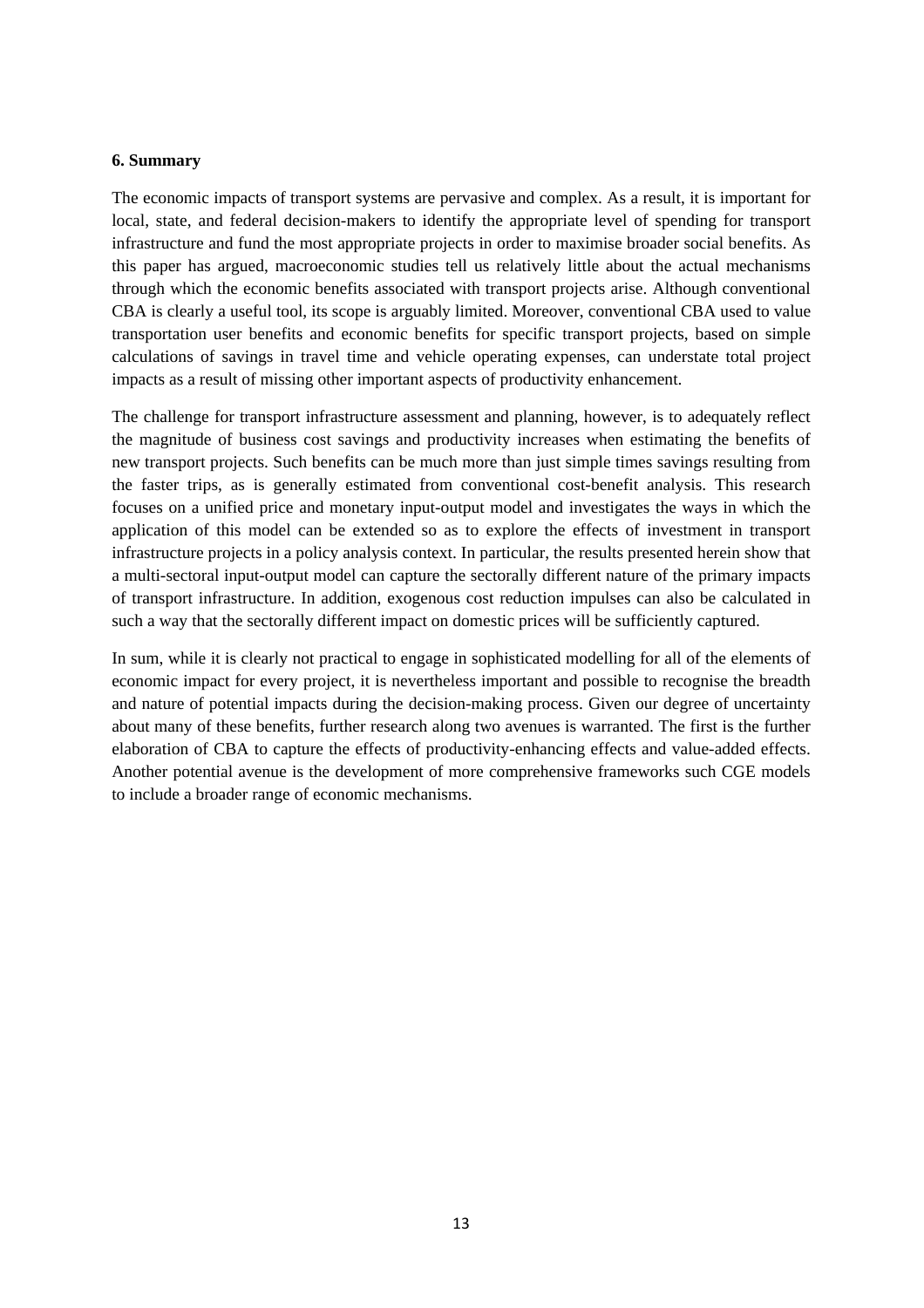#### **References**

Albanese, A., 2008. Address to Australian Davos Connection Infrastructure Summit 21, Brisbane, 7 October.

Australian Bureau of Statistics (ABS), 2000. *Australian National Accounts: Concepts, Source and Methods*. (ABS Cat. No. 5216), Canberra.

Australian Transport Council (ATC), 2006. *National Guidelines for Transport System Management in Australia*, Canberra.

Aschauer D. A., 1989. "Is Public Expenditure Productive?", *Journal of Monetary Economics*, vol. 23, pp. 177-200.

Aschauer D. A., 1990. "Highway Capacity and Economic Growth", *Economic Perspectives*, September/October, pp. 14-20.

Banister, D. and Berechman, Y., 2001. "Transport Investment and the Promotion of Economic Growth", *Journal of Transport Geography*, vol. 9, pp. 209-218.

Banister, D., 2007, "Quantification of Non-transport Benefits Resulting from Rail Investment", Oxford University for the Environment, *Working Paper*, No. 1029.

Boardman, A., Greenberg, D., Vining, A. and Weimer, D, 2006. *Cost-Benefit Analysis: Concepts and Practice*, New Jersey: Prentice Hall.

Bhatta, S.D. and Drennan, M.P, 2003, "The Economic Benefits of Public Investment in Transportation", *Journal of Planning Education and Research*, vol. 22, pp. 288-296.

Brocker, J., 1998. "Operational Spatial Computable General Equilibrium Modelling", *Annals of Regional Science*, vol. 32, pp. 367-387.

Bruijn, J.A. de and Dicke, W.M., 2006. "Strategies for Safeguarding Public Values in Liberalized Utility Sectors", *Public Administration*, vol. 84, no. 3, pp. 717-737.

Bruzelius, N., Flyvberg, B. and Rothengatter, W., 2002. "Big Decisions, Big Risks: Improving Accountability in Mega Projects", *Transport Policy*, vol. 9, no. 2, pp. 143-154.

Bureau of Transport Economics (BTE), 1999. Facts and Furphies in Benefit-Cost Analysis: Transport*, Report 100*, Canberra.

Cervero, R. and Hansen, M., 2002. "Induced Travel Demand and Induced Road Investment: A Simultaneous Equation Analysis", *Journal of Transport Economics and Policy*, vol. 36, no. 3, pp. 469-490.

Cohen, J.P. 2007. Wider Economic Benefits of Investments in Transportation Infrastructure, *Joint Transport Research Centre Discussion Paper*, no.07-13.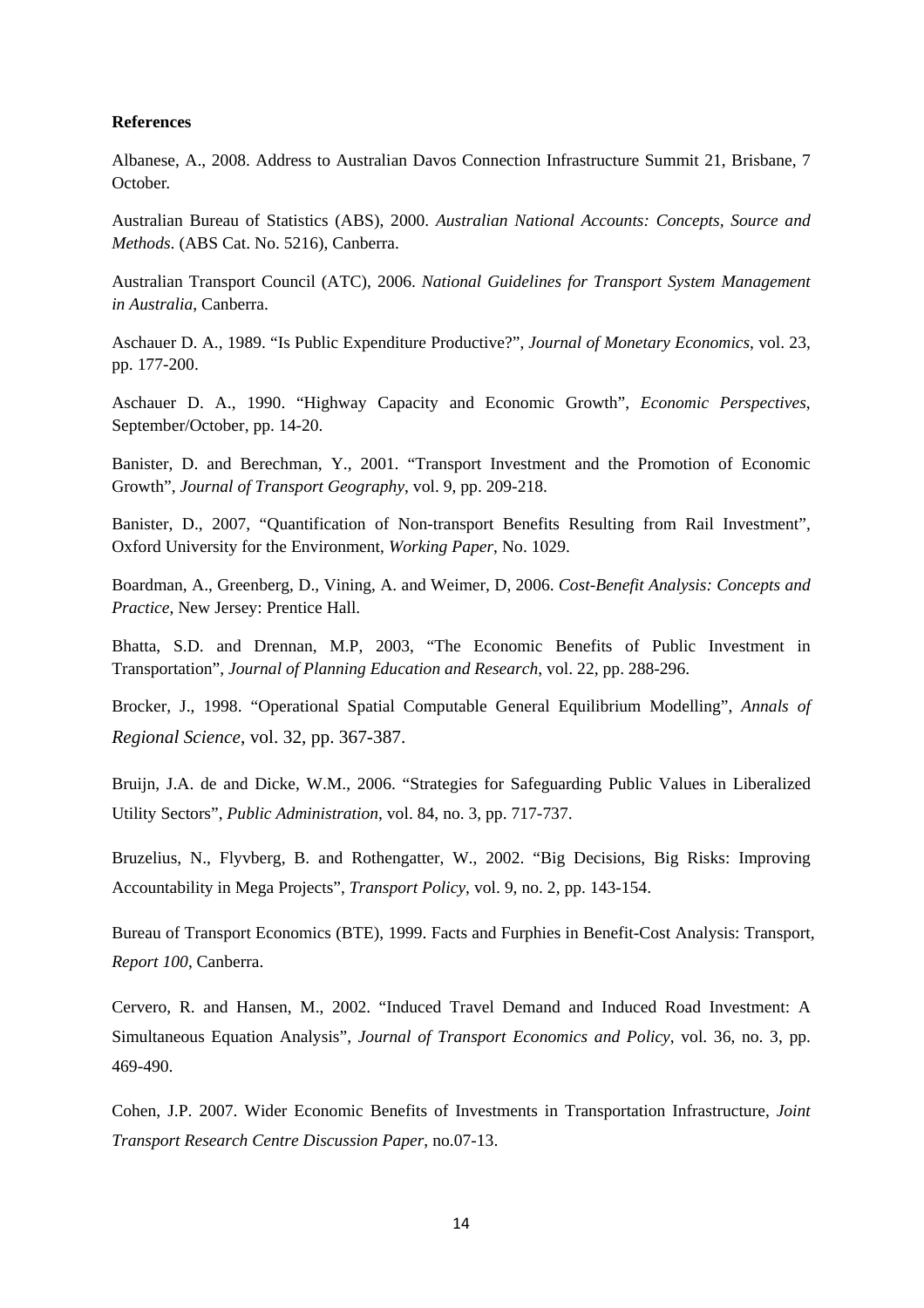Department of Transport (DFT) UK, 2005, "Transport, Wider Economic Benefits and Impacts on GDP", *Discussion Paper*, London.

Dixon, P.B., Parmentier, B.R. Powell, A.A. and Wilcoxen, P.J. 1992. *Notes and Problems in Applied General Equilibrium Economics*, Amsterdam: North-Holland.

Dobes, L., 2008. A century of Australian Cost-benefit Analysis: Lessons from the Past and the Present*,* Department of Finance and Deregulation, *Working Paper*, Canberra.

Gary, B., 2009. Speech at the Australian and New Zealand School of Government (ANZSOG)/Australian National University (ANU) Lecture Series by the Chairman of the Productivity Commission, Canberra.

Fang, B., Han. X, Lawson, A. and Lum, S. 1998. "U.S. Transportation Satellite Accounts for 1992", *Survey of Current Business*, January, pp. 16-27.

Flyvbjerg, B., Bruzelius, N. and Rottengatter, W., 2003. *Megaprojects and Risk: An Anatomy of Ambition*, Cambridge: Cambridge University Press*.* 

Foran, B., Lenzen, M. and Dey, C. 2005. *Balancing Act: A Triple Bottom Line Analysis of the Australian Economy*, vol.1, Department of the Environment and Heritage, Canberra.

Graham, D., 2005. Wider Economic Benefits of Transport Improvements: Link between Agglomeration and Productivity: Stage 1 Report, London: Imperial College.

Graham, D., 2006. Wider Economic Benefits of Transport Improvements: Link between Agglomeration and Productivity: Stage 2 Report, London: Imperial College.

West, G.W., and Jackson, R.W. 2005. Simulating Impacts on Regional Economies: A Modelling Alternative, University of the Sunshine Coast, *Working Paper*.

Infrastructure Australia, 2008. *A Report to the Council of Australian Governments*, Sydney, December.

Jara-Diaz, S. R., 1986. "On the Relationships between Users' Benefits and the Economic Effects of Transportation Activities", *Journal of Regional Science*, vol. 26, no. 2, pp. 379-391.

Keegan, M., Favero, G. and Porter, C., 2007, "Transport Appraisal: are we including all the benefits?", *UITP Magazine* PT International, Nov/Dec issue.

Kivits, R., Charles, M.B. and Ryan, N., forthcoming. "A Post-Carbon Aviation Future: Airports and the Transition to a Cleaner Aviation Sector", *Futures*, in press.

Koppenjan, J., Charles, M.B. and Ryan, N. 2008. "Managing Competing Public Values in Public Infrastructure Projects", *Public Money and Management*, vol. 28, no. 3, pp. 131-134.

Laird, P.G., 1988. External Costs of Road Transport of Bulk Exports through New South Wales Ports, Canberra: Australian National University, Centre for Resource and Environmental Studies.

Lakshmanan, T.R., Nijkamp, P., Rietveld, P. and Verhoef., E.T. 2001. "Benefits and Costs of Transport Classification, Methodologies and Policies", *Papers in Regional Science*, vol. 80, no. 2, pp. 139-164.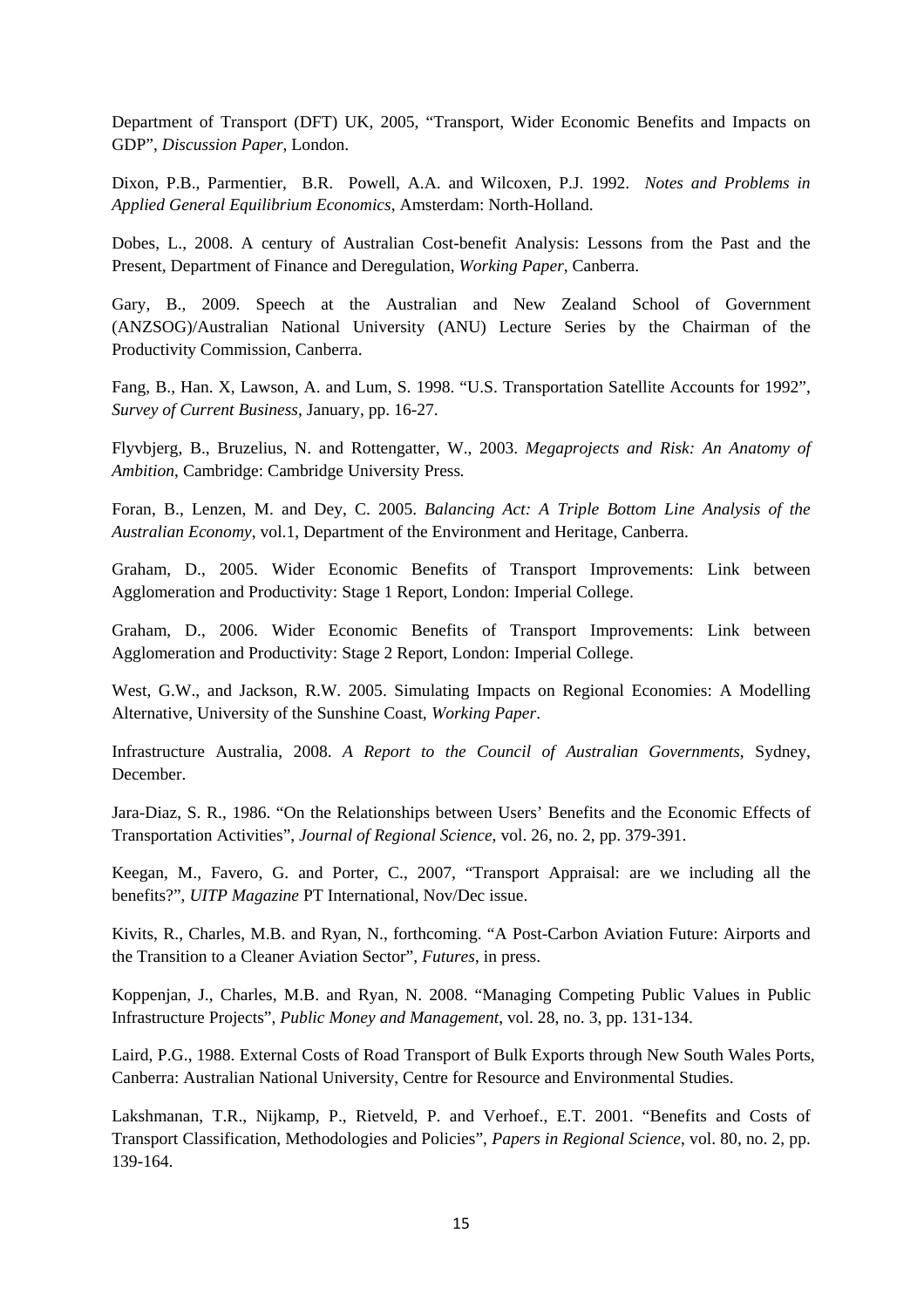Lakshmanan, T.R. and William P. A. 2002. "Transportation Infrastructure, Freight Services Sector and Economic Growth", *Center for Transportation Studies Working Paper,* Boston University*.* 

Nadiri, M. I., 1993. "Infrastructure Capital and Productivity Analysis: Cost and profit Function Approaches". Paper prepared for Apogee Research, Inc and for the U.S. Army Corps of Engineers.

Nadiri, M.I., and Mamuneas,T. P., 1996. *Constitution of Highway Capital to Industry and National Productivity Groups*. Report prepared for FHWA. Office of Policy Development.

Nash, C., 1993. "Cost-benefit Analysis of Transport Projects". In Williams, A. and Giardina, E. (eds.), *Efficiency in the Public Sector: The Theory and Practice of Cost-Benefit Analysis*, pp. 83-105. Aldershot: Edward Elgar.

Nash, C., 1997. "Transport Externalities: Does Monetary Valuation Make Sense"?. In Rgu, G. D. and Nash, C. (eds.) *Recent Developments in Transport Economics*, pp. 74-134. London: Ashgate.

Nas, T.F., 1996. *Cost-Benefit Analysis: Theory and Application*, Thousand Oaks and London: Sage Publications.

Mera, K., 1973. "Regional Production Functions and Social Overhead Capital: An Analysis of the Japanese Case", *Regional and Urban Economics*, vol. 3, no. 2, pp. 157-186.

Munnell, A.H., 1990. "Why Has Productivity Growth Declined: Productivity and Public Investment", *New England Economic Review*, January/February, pp.2-33.

Office of Economic and Statistical Research (OESR). 2002. *Overview of Some Alternative Methodologies for Economic Impact Analysis*, Research Paper, Brisbane.

Oosterhaven, J. and Knaap, T., 2003. "Spatial Economic Impacts of Transport Infrastructure Investments". In Pearman, A., Mackie, P. and Nellthorp, J. (eds.), *Transport Projects, Programmes and Policies: Evaluation, Needs and Capabilities*, pp. 87-105. Aldershot: Ashgate.

Richardson, B.C., 1999. "Toward a Policy on a Sustainable Transportation System", *Transportation Research Record: Journal of the Transportation Research Board*, no. 1670, pp. 27-34.

Rietveld, P. and Nijkamp. P., 2000, "Transport Infrastructure and Regional Development". In Polak, J.B. and Heertje, A. (eds.), *Analytical Transport Economics: A International Perspective*, pp. 208-234. Aldershot : Edward Elgar.

Rose, A., 1995. "Input-Output Economics and Computable General Equilibrium Models", *Structural Change and Economic Dynamics*, vol. 6, no. 3, pp. 295-304.

Sue Wing, I., Anderson, W.P. and Laksmanan, T.R. 2007. The Broader Benefits of Transportation Infrastructure, *Joint Transport Research Centre Discussion Paper*, no.07-10.

Sturm, J.E., 1998. *Public Capital Expenditure in OECD Countries: The Causes and Impact of the Decline in Public Capital Spending*, Cheltenham: Edward Elgar.

Venables, A. J. and Gasiorek, M., 1999. *Welfare Implications of Transport Improvements in the Presence of Market Failure*, Report to the Standing Committee on Trunk Road Assessment, London: Department of Environment, Transport and Regions.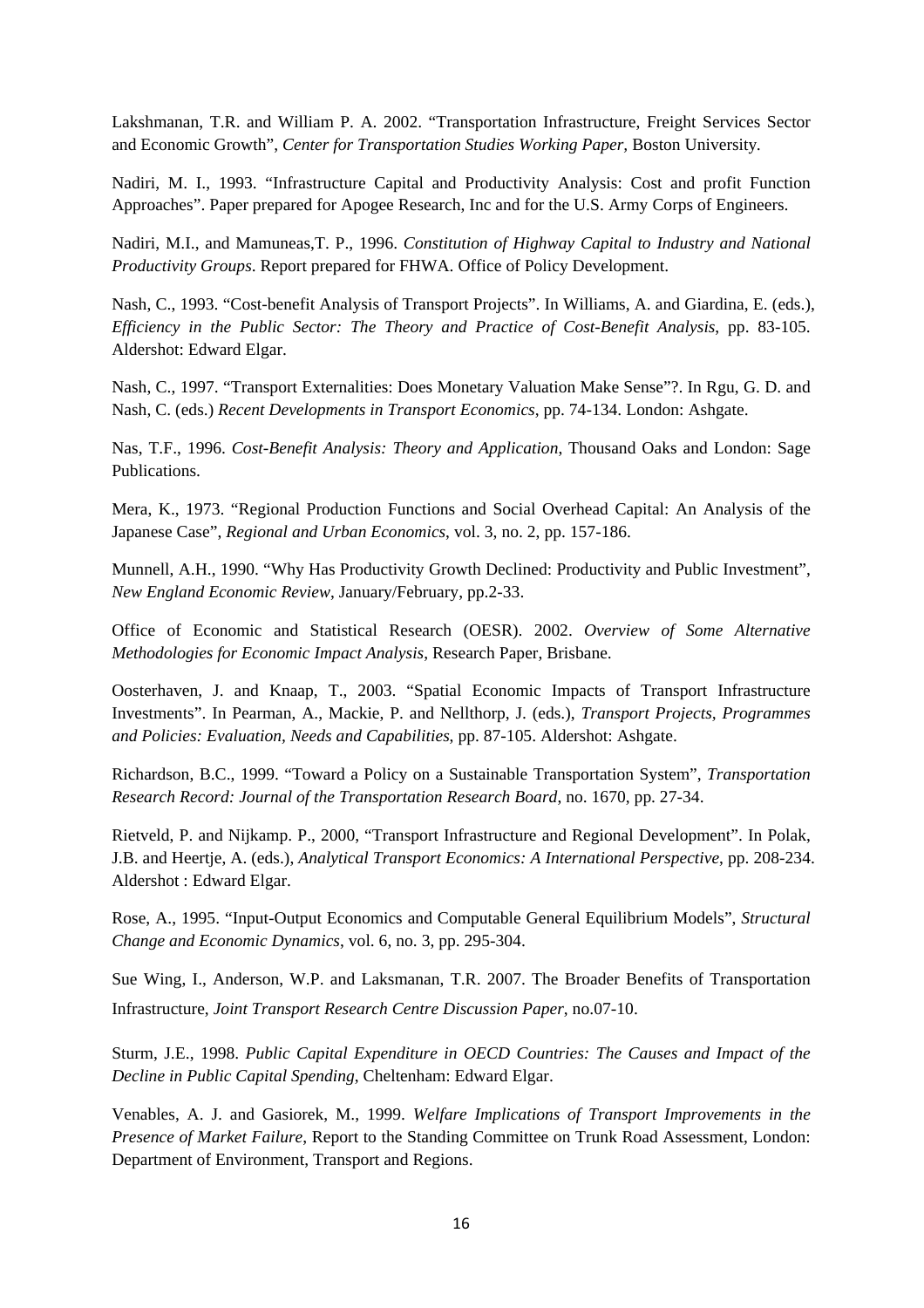Vickerman, R.W., 2000. "Evaluation Methodologies for Transport Projects in the United Kingdom", *Transport Policy*, vol. 7, no. 1, pp. 7-16.

Vickerman, R.W., 2007. "Cost-benefit Analysis and Large-scale Infrastructure Projects: State of the Art and Challenges", *Environment and Planning B: Planning and Design*, vol. 34, no. 4, pp. 598-610.

Von der Heidt, T., Ryan, R., Charles, M.B., Zito, R., Collier, C. and Hughes, B., 2009. *Stakeholder Views on Rail Environmental Regulation: Final Report*, Brisbane: CRC for Rail Innovation.

Weisbrod, G. and Reno, A. 2009. *Economic Impact of Public Transportation Investment*, Report prepared for American Public Transportation Association, Washington.